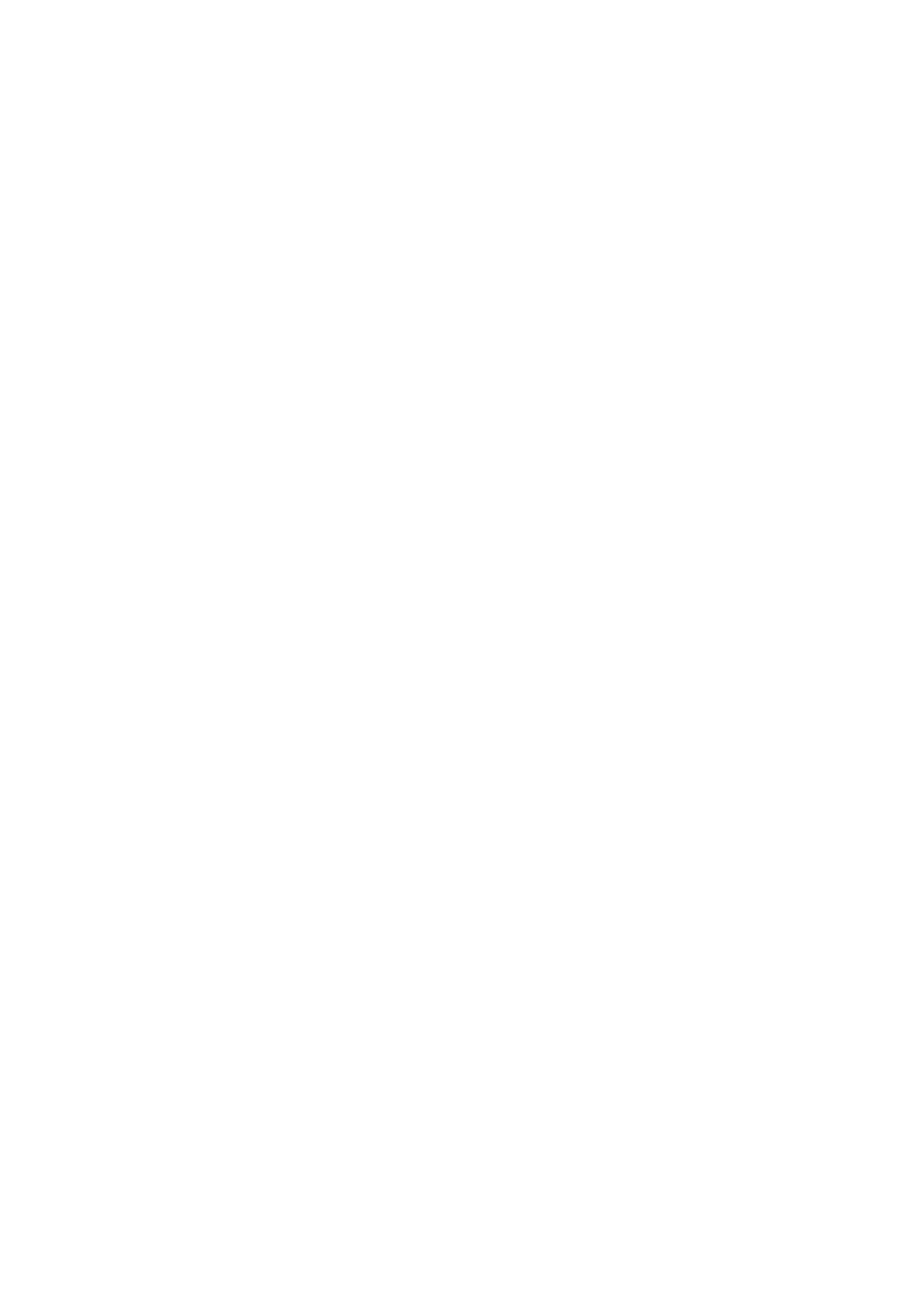

### **FINANCE & AUDIT COMMITTEE MEETING**

27 April 2022

- **7 Quarterly Performance and Financial Report - Quarter Ending 31 March 2022**
	- 1. Quarterly Performance & Financial Report Amendment to supplementary material [4](#page-3-0)